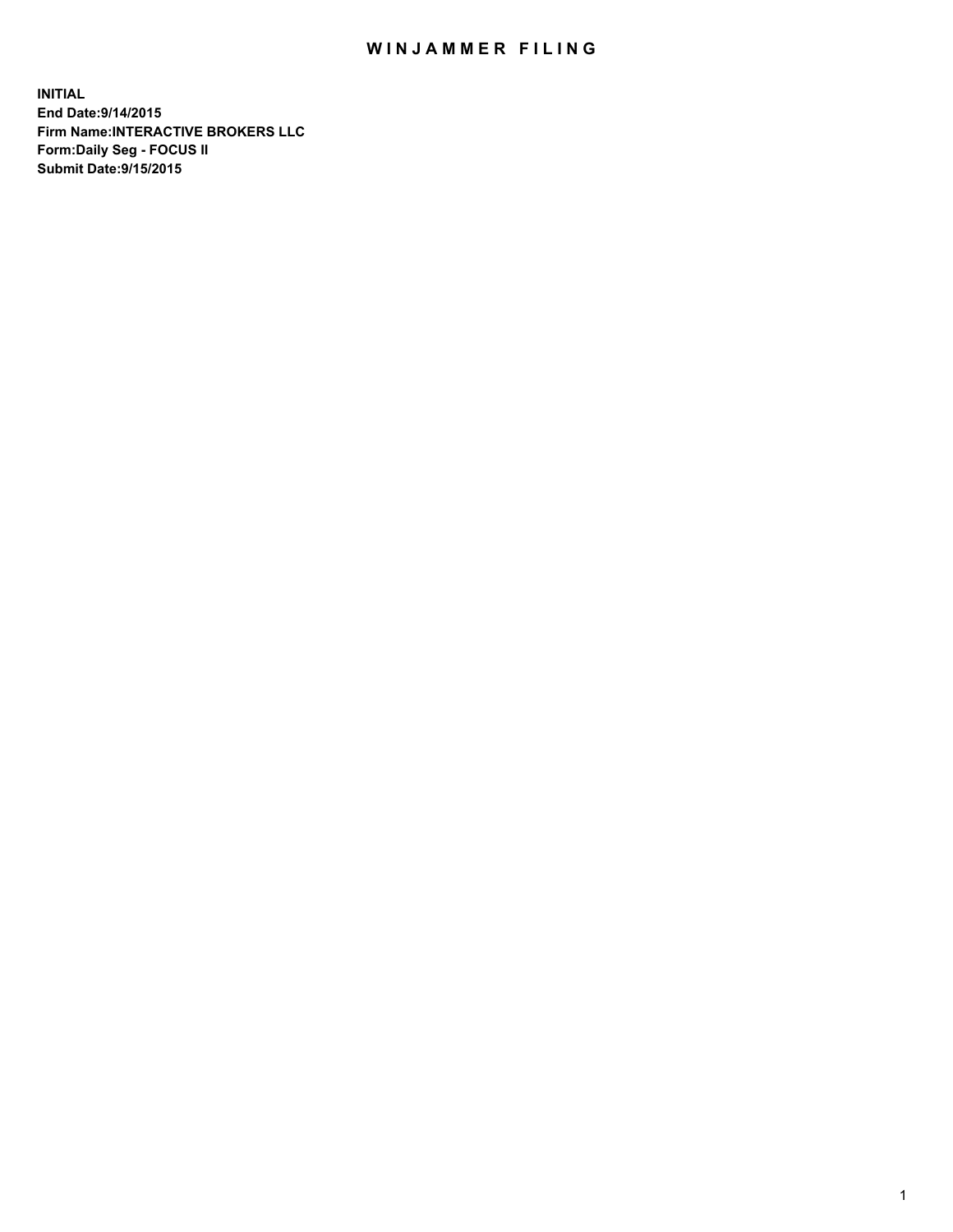## **INITIAL End Date:9/14/2015 Firm Name:INTERACTIVE BROKERS LLC Form:Daily Seg - FOCUS II Submit Date:9/15/2015 Daily Segregation - Cover Page**

| Name of Company<br><b>Contact Name</b><br><b>Contact Phone Number</b><br><b>Contact Email Address</b>                                                                                                                                                                                                                          | <b>INTERACTIVE BROKERS LLC</b><br><b>Michael Ellman</b><br>203-422-8926<br>mellman@interactivebrokers.co<br>$m$ |
|--------------------------------------------------------------------------------------------------------------------------------------------------------------------------------------------------------------------------------------------------------------------------------------------------------------------------------|-----------------------------------------------------------------------------------------------------------------|
| FCM's Customer Segregated Funds Residual Interest Target (choose one):<br>a. Minimum dollar amount: ; or<br>b. Minimum percentage of customer segregated funds required:% ; or<br>c. Dollar amount range between: and; or<br>d. Percentage range of customer segregated funds required between: % and %.                       | $\overline{\mathbf{0}}$<br>0<br>155,000,000 245,000,000<br>00                                                   |
| FCM's Customer Secured Amount Funds Residual Interest Target (choose one):<br>a. Minimum dollar amount: ; or<br>b. Minimum percentage of customer secured funds required:%; or<br>c. Dollar amount range between: and; or<br>d. Percentage range of customer secured funds required between: % and %.                          | $\overline{\mathbf{0}}$<br>0<br>80,000,000 120,000,000<br>0 <sub>0</sub>                                        |
| FCM's Cleared Swaps Customer Collateral Residual Interest Target (choose one):<br>a. Minimum dollar amount: ; or<br>b. Minimum percentage of cleared swaps customer collateral required:% ; or<br>c. Dollar amount range between: and; or<br>d. Percentage range of cleared swaps customer collateral required between:% and%. | $\overline{\mathbf{0}}$<br>$\underline{\mathbf{0}}$<br>0 <sub>0</sub><br>0 <sub>0</sub>                         |

Attach supporting documents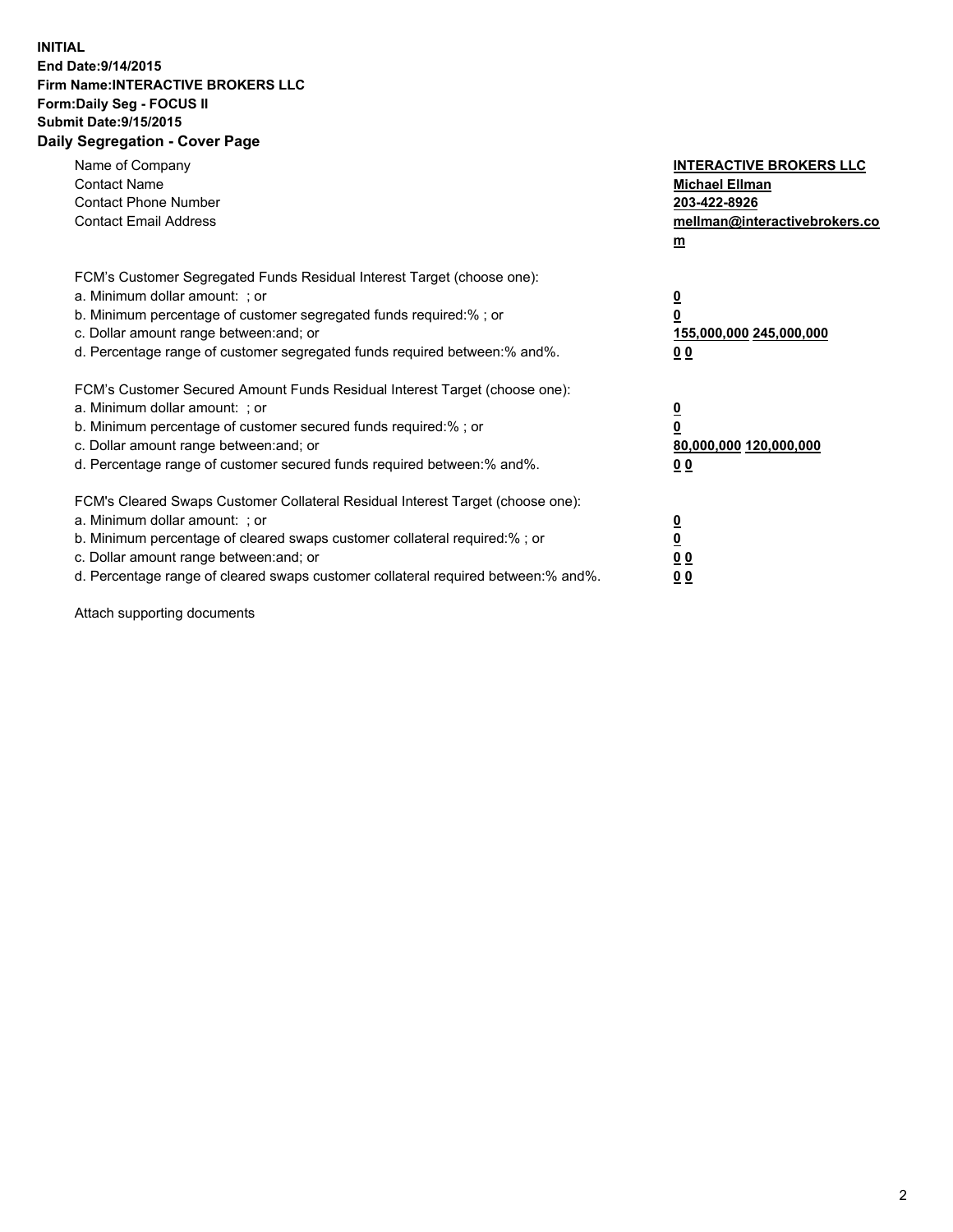## **INITIAL End Date:9/14/2015 Firm Name:INTERACTIVE BROKERS LLC Form:Daily Seg - FOCUS II Submit Date:9/15/2015 Daily Segregation - Secured Amounts**

| Amount required to be set aside pursuant to law, rule or regulation of a foreign            | $0$ [7305]                                                                                                                                |
|---------------------------------------------------------------------------------------------|-------------------------------------------------------------------------------------------------------------------------------------------|
| government or a rule of a self-regulatory organization authorized thereunder                |                                                                                                                                           |
| Net ledger balance - Foreign Futures and Foreign Option Trading - All Customers             |                                                                                                                                           |
| A. Cash                                                                                     | 351,318,591 [7315]                                                                                                                        |
| B. Securities (at market)                                                                   | $0$ [7317]                                                                                                                                |
| Net unrealized profit (loss) in open futures contracts traded on a foreign board of trade   | -12,254,288 [7325]                                                                                                                        |
| Exchange traded options                                                                     |                                                                                                                                           |
| a. Market value of open option contracts purchased on a foreign board of trade              | 48,246 [7335]                                                                                                                             |
| b. Market value of open contracts granted (sold) on a foreign board of trade                | -70,586 [7337]                                                                                                                            |
| Net equity (deficit) (add lines 1.2. and 3.)                                                | 339,041,963 [7345]                                                                                                                        |
| Account liquidating to a deficit and account with a debit balances - gross amount           | 2,087,853 [7351]                                                                                                                          |
| Less: amount offset by customer owned securities                                            | 0 [7352] 2,087,853 [7354]                                                                                                                 |
| Amount required to be set aside as the secured amount - Net Liquidating Equity              | 341,129,816 [7355]                                                                                                                        |
| Method (add lines 4 and 5)                                                                  |                                                                                                                                           |
| Greater of amount required to be set aside pursuant to foreign jurisdiction (above) or line | 341,129,816 [7360]                                                                                                                        |
| 6.                                                                                          |                                                                                                                                           |
| FUNDS DEPOSITED IN SEPARATE REGULATION 30.7 ACCOUNTS                                        |                                                                                                                                           |
| Cash in banks                                                                               |                                                                                                                                           |
| A. Banks located in the United States                                                       | 9,900,149 [7500]                                                                                                                          |
| B. Other banks qualified under Regulation 30.7                                              | 0 [7520] 9,900,149 [7530]                                                                                                                 |
| Securities                                                                                  |                                                                                                                                           |
| A. In safekeeping with banks located in the United States                                   | 362,132,002 [7540]                                                                                                                        |
| B. In safekeeping with other banks qualified under Regulation 30.7                          | 0 [7560] 362,132,002 [7570]                                                                                                               |
| Equities with registered futures commission merchants                                       |                                                                                                                                           |
| A. Cash                                                                                     | $0$ [7580]                                                                                                                                |
| <b>B.</b> Securities                                                                        | $0$ [7590]                                                                                                                                |
| C. Unrealized gain (loss) on open futures contracts                                         | $0$ [7600]                                                                                                                                |
| D. Value of long option contracts                                                           | $0$ [7610]                                                                                                                                |
| E. Value of short option contracts                                                          | 0 [7615] 0 [7620]                                                                                                                         |
| Amounts held by clearing organizations of foreign boards of trade                           |                                                                                                                                           |
| A. Cash                                                                                     | $0$ [7640]                                                                                                                                |
| <b>B.</b> Securities                                                                        | $0$ [7650]                                                                                                                                |
| C. Amount due to (from) clearing organization - daily variation                             | $0$ [7660]                                                                                                                                |
| D. Value of long option contracts                                                           | $0$ [7670]                                                                                                                                |
| E. Value of short option contracts                                                          | 0 [7675] 0 [7680]                                                                                                                         |
| Amounts held by members of foreign boards of trade                                          |                                                                                                                                           |
| A. Cash                                                                                     | 107,789,741 [7700]                                                                                                                        |
| <b>B.</b> Securities                                                                        | $0$ [7710]                                                                                                                                |
| C. Unrealized gain (loss) on open futures contracts                                         | -2,996,567 [7720]                                                                                                                         |
| D. Value of long option contracts                                                           | 48,256 [7730]                                                                                                                             |
| E. Value of short option contracts                                                          | -70,588 [7735] 104,770,842 [7740]                                                                                                         |
| Amounts with other depositories designated by a foreign board of trade                      | $0$ [7760]                                                                                                                                |
| Segregated funds on hand                                                                    | $0$ [7765]                                                                                                                                |
| Total funds in separate section 30.7 accounts                                               | 476,802,993 [7770]                                                                                                                        |
| Excess (deficiency) Set Aside for Secured Amount (subtract line 7 Secured Statement         | 135,673,177 [7380]                                                                                                                        |
| Page 1 from Line 8)                                                                         |                                                                                                                                           |
| Management Target Amount for Excess funds in separate section 30.7 accounts                 | 80,000,000 [7780]                                                                                                                         |
|                                                                                             | 55,673,177 [7785]                                                                                                                         |
|                                                                                             | Foreign Futures and Foreign Options Secured Amounts<br>Excess (deficiency) funds in separate 30.7 accounts over (under) Management Target |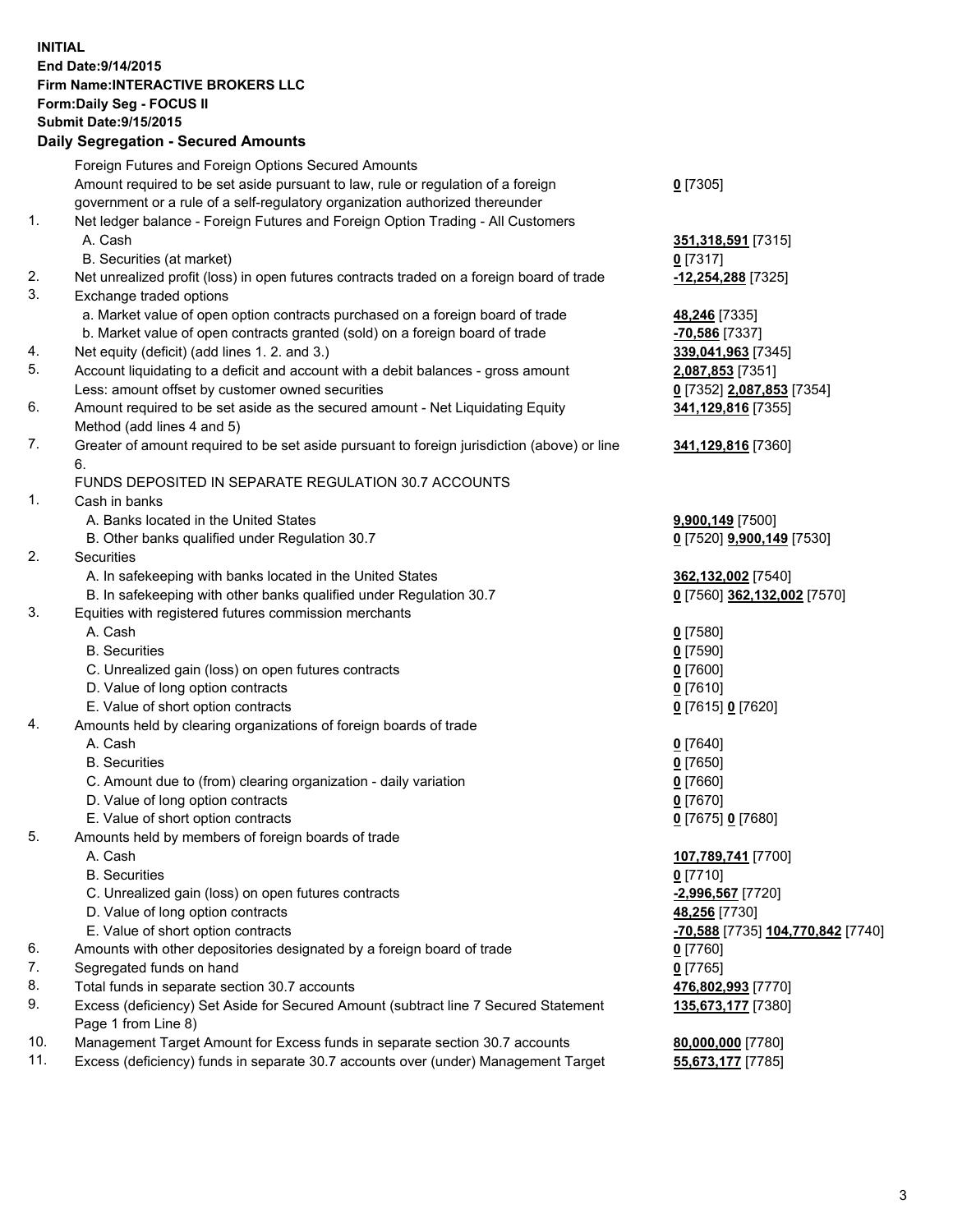**INITIAL End Date:9/14/2015 Firm Name:INTERACTIVE BROKERS LLC Form:Daily Seg - FOCUS II Submit Date:9/15/2015 Daily Segregation - Segregation Statement** SEGREGATION REQUIREMENTS(Section 4d(2) of the CEAct) 1. Net ledger balance A. Cash **2,660,691,259** [7010] B. Securities (at market) **0** [7020] 2. Net unrealized profit (loss) in open futures contracts traded on a contract market **-82,699,962** [7030] 3. Exchange traded options A. Add market value of open option contracts purchased on a contract market **92,055,246** [7032] B. Deduct market value of open option contracts granted (sold) on a contract market **-158,495,211** [7033] 4. Net equity (deficit) (add lines 1, 2 and 3) **2,511,551,332** [7040] 5. Accounts liquidating to a deficit and accounts with debit balances - gross amount **410,346** [7045] Less: amount offset by customer securities **0** [7047] **410,346** [7050] 6. Amount required to be segregated (add lines 4 and 5) **2,511,961,678** [7060] FUNDS IN SEGREGATED ACCOUNTS 7. Deposited in segregated funds bank accounts A. Cash **328,632,618** [7070] B. Securities representing investments of customers' funds (at market) **1,483,272,935** [7080] C. Securities held for particular customers or option customers in lieu of cash (at market) **0** [7090] 8. Margins on deposit with derivatives clearing organizations of contract markets A. Cash **18,293,689** [7100] B. Securities representing investments of customers' funds (at market) **960,130,098** [7110] C. Securities held for particular customers or option customers in lieu of cash (at market) **0** [7120] 9. Net settlement from (to) derivatives clearing organizations of contract markets **-4,438,341** [7130] 10. Exchange traded options A. Value of open long option contracts **92,010,520** [7132] B. Value of open short option contracts **-158,450,523** [7133] 11. Net equities with other FCMs A. Net liquidating equity **0** [7140] B. Securities representing investments of customers' funds (at market) **0** [7160] C. Securities held for particular customers or option customers in lieu of cash (at market) **0** [7170] 12. Segregated funds on hand **0** [7150] 13. Total amount in segregation (add lines 7 through 12) **2,719,450,996** [7180] 14. Excess (deficiency) funds in segregation (subtract line 6 from line 13) **207,489,318** [7190] 15. Management Target Amount for Excess funds in segregation **155,000,000** [7194] **52,489,318** [7198]

16. Excess (deficiency) funds in segregation over (under) Management Target Amount Excess